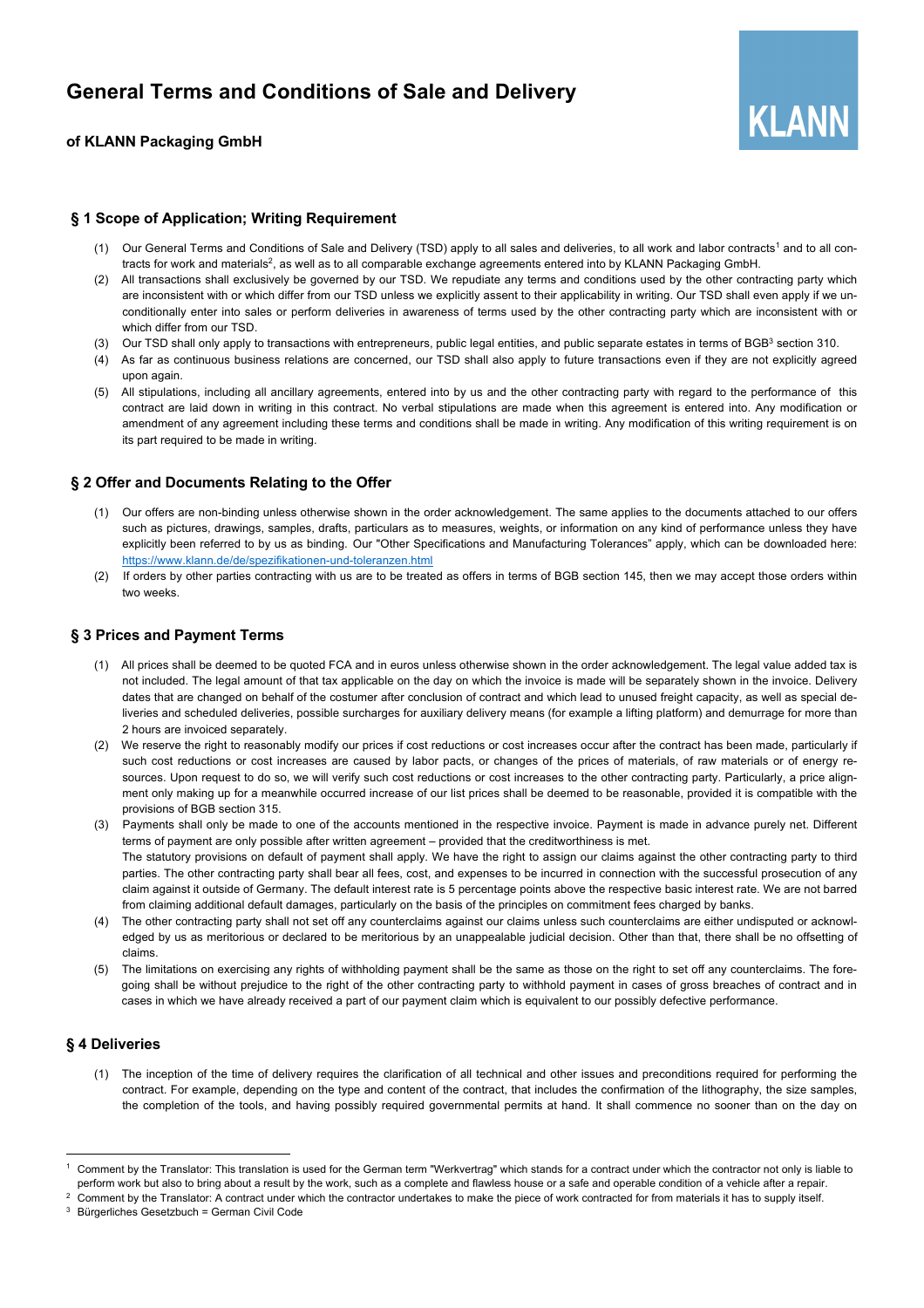

### **of KLANN Packaging GmbH**

which the order acknowledgment is dispatched and it shall be deemed to have been observed if, by the end of the time limit for delivery, the goods have either left our plant/warehouse or, in case their dispatch is impossible, the readiness of the goods for dispatch has been reported.

- (2) Observance of the time limit for delivery requires the performance of its contractual obligations by the other contracting party. That includes without limitation the timely reception of agreed upon payments. The defense of non-performance of the contract by the other contracting party is reserved by us.
- (3) All information relating to the time of delivery shall only be approximative unless a specific date for delivery has been explicitly confirmed.
- (4) If we are prevented from performing our delivery obligation by the occurrence of unforeseen circumstances which we are not in a position to avoid although we have exercised our diligence as was reasonable under the circumstances of any respective individual case, then the time allowed for delivery shall be reasonably extended unless such performance has become impossible. Any occurred delay is suspended. The extension shall particularly cover disruptions of business operations, governmental interference, delay of the delivery of important raw materials and supplies, industrial action and its consequences and effects, force majeure, etc. In those cases, the other contracting party is temporarily discharged from its obligation to take delivery of the goods during the period of that extension.
- (5) If the other contracting party delays taking delivery of the goods or if it culpably breaches any other obligations to cooperate, then we shall be entitled to claim compensation of any damages caused thereby including any additional expenditures. Any additional rights are reserved by us.
- (6) We have the right to make delivery installments. Unless other tolerances have been agreed upon, we reserve the right to supply less or more than the respective agreed upon quantity of goods to an extent as is customary in our trade or in our industry if such shortage or excess is caused by either manufacturing-related or shipment-related circumstances. Excess or deficient quantities of plus/minus 10% if the contracted for quantity is up to 10,000 pieces and of plus/minus 5% if the contracted for quantity is 10,000 pieces or more shall be treated as customary in our industry provided that the ordered item is a printed tinplate can.
- We assume no procurement risks or guaranties in terms of BGB section 276 for the timeliness of any delivery. Without prejudice to the provisions hereinafter, we are not liable for financial losses due to any delay caused by an ordinarily negligent breach of contract committed by any of our executive bodies or vicarious agents. We are, however, liable for delays in deliveries according to the statutory provisions, if
	- (a) time is agreed to be of the essence,
	- (b) the delay in delivery is caused by an intentional or grossly negligent breach of contract we are responsible for,
	- (c) any delay in delivery we are responsible for is to be attributed to such contractual duties the performance of which is characterizing the respective contract and upon the performance of which the other contracting party may rely.

But even in that case, the compensation of damages shall be limited to the foreseeable, typically occurring damages; if the delay in delivery is not caused by an intentional breach of contract.

(8) In any other case of a culpable delay in delivery, the damages recoverable from us shall, without prejudice to the above provisions, be limited to 0.5% of the value of the respective delivery for each week; the total of such recoverable damages is not to exceed 5% of the total value of the respective delivery, however. We reserve the right to raise the defense that the actual damage is less.

### **§ 5 Packaging Materials**

- (1) Unless otherwise specified, our offer prices include transport packaging (trays, film).
- Euro pallets are exchanged step by step, i.e. upon delivery, the quantity of Euro pallets in the same quality (GS1 Quality A or new) corresponding to the number of pallets delivered must be available for exchange at the place of delivery. The available pallets will be taken away after unloading the delivered goods. For each euro pallet that has not been exchanged, we will invoice our contractual partner for the current market price.

# **§ 6 Retention of Title**

- (1) The respective user of these General Terms and Conditions of Sale and Delivery (hereinafter called "user") retains the title to the goods delivered by us until all debts from the business connection between the respective user and the other contracting party have been paid off. The same shall apply when debts are transferred to an open account or after the accounts have been balanced.
- (2) An explicit exception from the above is made for debts owing to other business entities which are economically affiliated with the respective user, even if those business entities are mentioned in this set of provisions.
- (3) The other contracting party shall diligently keep, service, and maintain the goods title to which is retained. It shall buy insurance covering damages to those goods caused by fire, water, and theft on the basis of their original value.
- (4) If the other contracting party is in default or if it has breached any other obligations justifying the rescission of that contract, then we are entitled to demand that the goods title to which has been retained be surrendered to us once we have rescinded the respective contract. The assertion of the claim to be surrendered such goods is presumed to concurrently represent the notice of rescission of the respective contract if there is any uncertainty to that effect. After having repossessed the goods title to which has been retained, we have the right to realize those goods subject to the condition that the proceeds from such a realization shall be credited against the debts of the other contracting party minus reasonable costs of such a realization.
- (5) Any alteration or treatment of the goods title to which has been retained shall be deemed to have been made by the other contracting party on our behalf in our capacity as manufacturer. If the goods title to which has been retained are attached to, confused with or processed together with goods not owned by us, we shall acquire a prorated joint ownership interest. The same shall apply if the goods not owned by us are to be considered the principal item or if the value of the performed treatment of the goods is higher than the value of the goods; in that case, the parties to the respective agreement shall be deemed to have agreed that the other party to the respective agreement is transferring its prorated ownership interest to us.
- (6) The other contracting party is authorized to dispose of the goods title to which has been retained in the ordinary course of its business, regardless if those goods have been processed or not, and to collect the receivables accruing therefrom. It shall not pledge any such goods or re-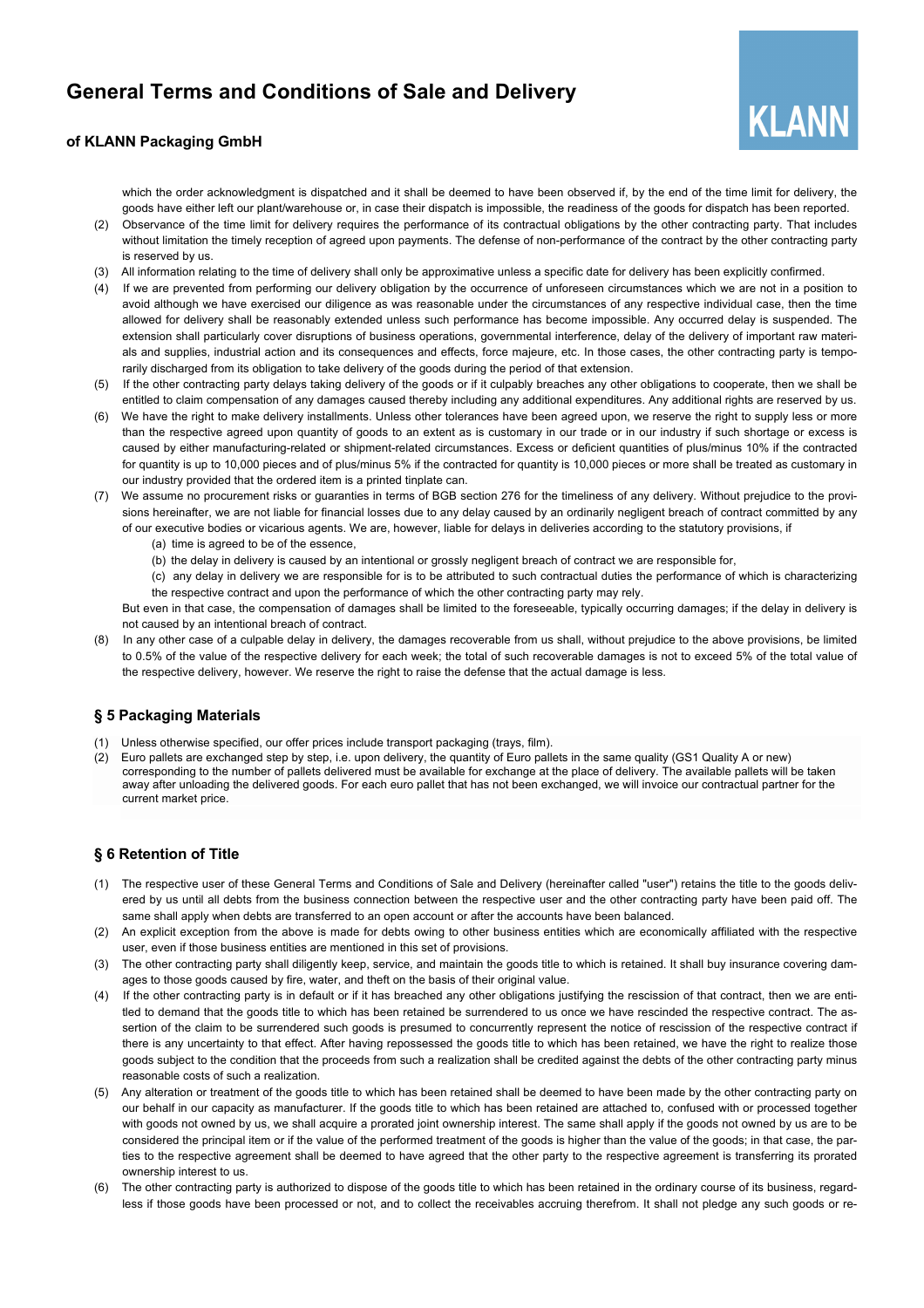

### **of KLANN Packaging GmbH**

ceivables; moreover, it shall neither sell nor otherwise dispose of any such accruing receivables. If those goods are forwarded on credit, then the other contracting party shall effectively protect our rights.

As a provision for that case, the other contracting party now and hereby assigns a portion of its rights accruing from passing on the goods title to which has been retained which is equivalent to the full final gross amount of our claims. We accept this assignment. The other contracting party remains authorized to collect such receivables unless we explicitly object to such collection by it. We remain authorized to assert all rights and receivables in our own name at any time and without being required to show cause for doing so. We agree, however, to refrain from collecting such claims while the other contracting party properly pays our claims and does not default on any payment, and while no insolvency proceedings are filed for, and while non-payment due to other reasons does not appear likely. In those cases, the other contracting party shall provide all information and submit all documents required for prosecuting such claims.

- (7) The other contracting party shall inform us in writing about any attempted or completed seizures by third parties of the goods title to which has been retained or of any claims or ancillary rights resulting therefrom, or about any other adverse effects on our collaterals or the exposure of our collaterals to any risk immediately after becoming aware thereof, and to make all documents pertinent thereto or required for taking legal action available to us immediately.
- (8) We agree to release any collateral we are entitled to if and to the extent the achievable sales value of our collaterals exceeds 110% of the value of the claims to be secured thereby.
- (9) To the extent the validity of the retention of title is subject to special conditions or formal requirements in the country of the other contracting party, the other contracting party shall meet or satisfy those conditions or formal requirements at its own expense.

# **§ 7 Shipment and Passing of Risk**

- (1) Absent any provision to the contrary, the commercial domicile of the user shall be the place of any performance and dispatch shall be ex works user's factory. At the request of the other contracting party, we will buy in-transit insurance coverage for the respective shipment at the expense of the other contracting party.
- (2) The delivery of raw materials or half finished products for toll manufacturing or finishing purposes is performed at the expense and risk of the other contracting party, the same applies to the redelivery of the finished goods.

### **§ 8 Intellectual Property Rights and Tools**

- (1) If any third party industrial property rights or copyrights, or labeling regulations or other intangible property rights are violated when the goods are manufactured on the basis of drawings, samples or other information or requests of the other contracting party, then the other contracting party shall indemnify us against all third party claims upon our first demand.
- Drafts, lithographs, printing blocks, printing plates, embossing presses, and tools are only charged on a pro rata basis and do, therefore, remain our property. They may only be made accessible to third parties or used in dealings with third parties with our written authorization. If the other contracting party makes molds available, then it shall ship them to us free of any charges.
- (3) One half of the proportional costs is payable when the order is placed, the other half thereof is payable when the outturn samples are received, and that is without any cash discount deduction. The other contracting party shall also bear the costs of any modifications requested by it.

We do diligently lay the tools, lithographs, and molds away for subsequent orders and insure them against damages by fire. Our duty to lay the tools, lithographs, and molds away expires if the other contracting party has failed to place any subsequent orders within two years after the last delivery and if we have given notice of the expiry of that duty.

### **§ 9 Warranty and Other Liabilities**

- (1) The other contracting party shall examine the goods for possible defects no later than within one week following the receipt of the goods and it shall complain of detected defects in writing. Hidden defects shall be complained of within three workdays after their identification. Otherwise, the goods shall be considered approved, except in cases of intentional misrepresentation. This obligation to complain of defects shall also apply to chain transactions.
- (2) The quality of any respective sample or galley proof shall be deemed agreed upon when the submitted samples or galley proofs are certified as released or when the other contracting party waives the submission of those samples or galley proofs. In the case of printed and varnished packaging, minor, technically unavoidable deviations in print, colour, etc. are reserved for technical reasons and do not constitute a warranty claim under this provision. Any such difference shall especially be treated as minor and technically unavoidable if, depending on the basic color, the actually agreed upon coloration does not differ from the Pantone coloration by more than one point and if a printing mismatch of plus/minus 1 millimeters occurs. The same shall apply in cases of minimal scratches, stress marks, and color specks the total of which affects less than 0.1 % of the can surface. Such differences shall not be counted as defects.
- (3) Rejected goods shall be kept available for us until we either take them back or give written permission to destroy them.
- (4) If any item is defective, then we have the choice to either cure the defect ourselves at our expense or to supply a replacement. We may refuse to remedy our performance, however, if and to the extent that remedying our performance is unreasonable for us, particularly if the expenditure required for remedying our performance is disproportionate to the price of the item. The item to be replaced shall either be returned to us in exchange for the remedied performance or be destroyed at our expense after receiving written instruction by us to do so. Subject to the statutory requirements and to the provisions of these TSD, the other contracting party may at its choice either rescind the respective sales contract or claim damages if we fail to remedy our performance or if a time fixed for remedying our performance expires before the performance is remedied. The other contracting party shall have no right to reduce the price if we neither are responsible for the defect because of intentional conduct nor have given any warranty with respect to that defect. Unsubstantial defects shall not entitle the other contract-